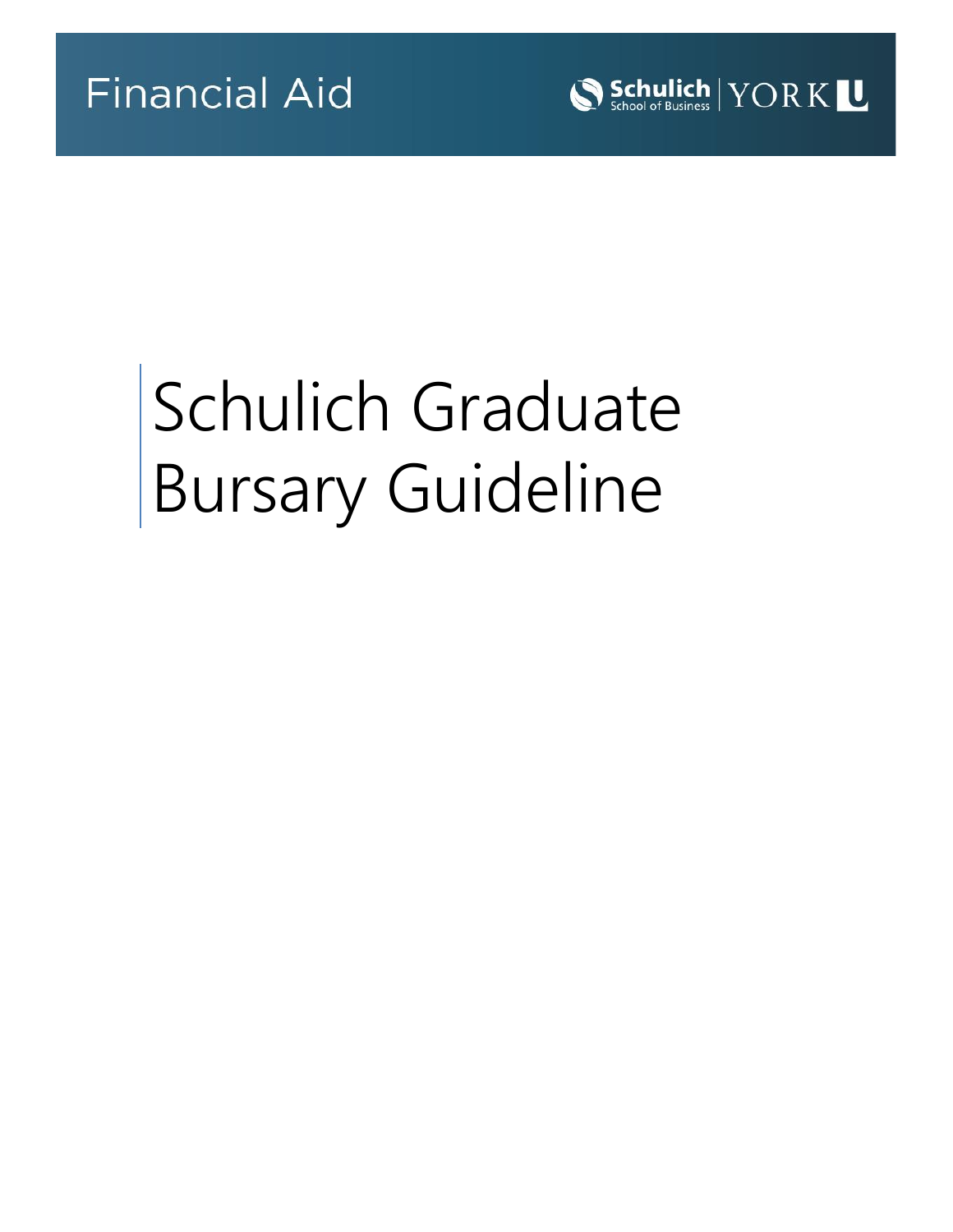

# **Table of Contents**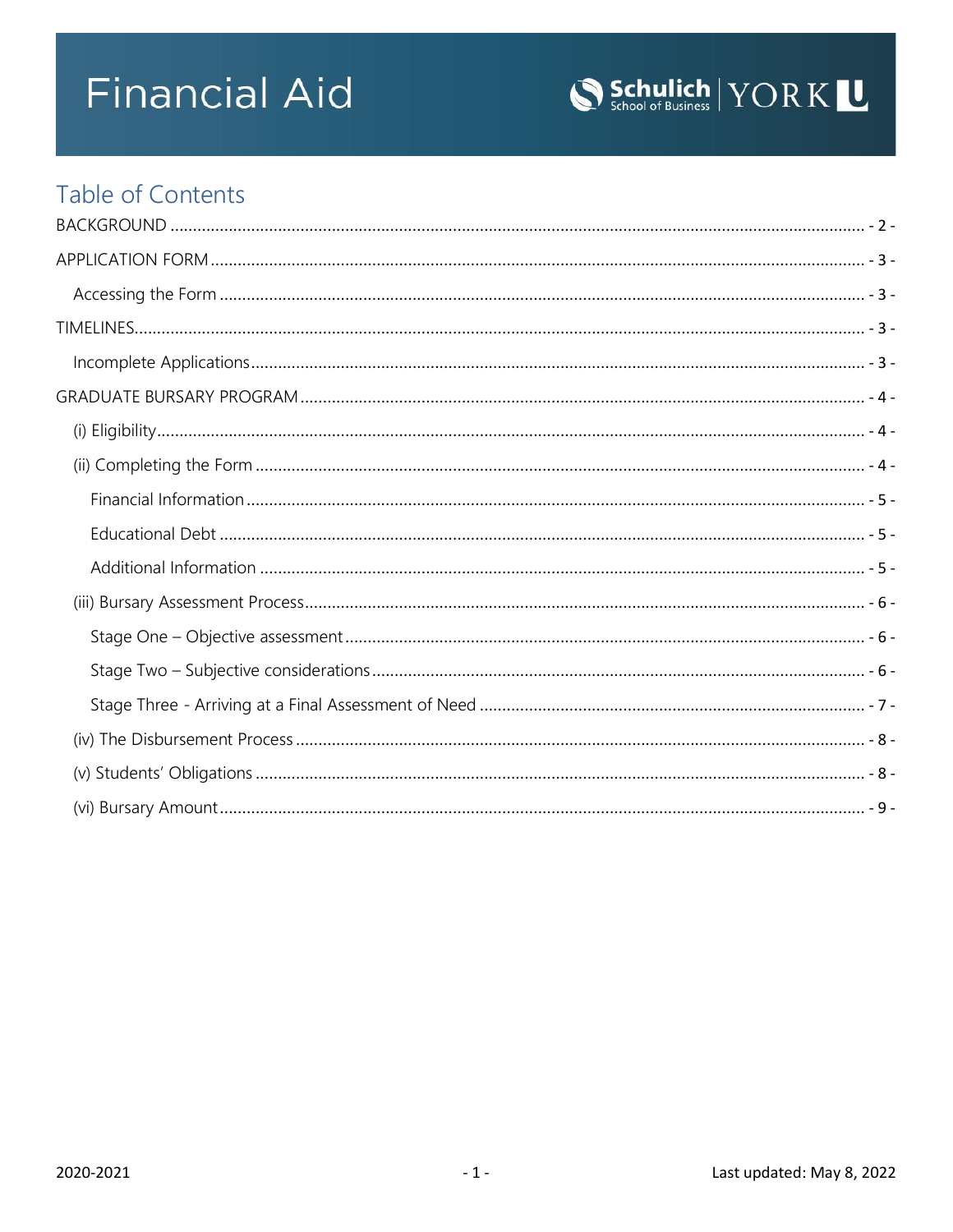

### <span id="page-2-0"></span>BACKGROUND

Since early 2017 we have been changing the way we offer funding to students. Through consultations with numerous key stakeholders including students, we have created a process that encompasses three guiding principles:

- increased transparency,
- equitable assessments, and
- certainty of funding support.

Note: By submitting this application, you acknowledge and consent for the Financial Aid Office to use your application as preliminary measure of financial need and/or academic excellence for other funding opportunities that may be made available to students in the corresponding study term.

The application will open at the beginning of each study term:

- Bursary and Awards for Fall will open mid-September
- Bursary and Awards for Winter will open mid-January
- Bursary application for Summer will open mid-May\*

\* Applications for upper-year awards and scholarships are only available in the Fall and Winter terms.

Please review the ELIGIBILITY criteria for the Graduate Bursary Program in the following sections before applying.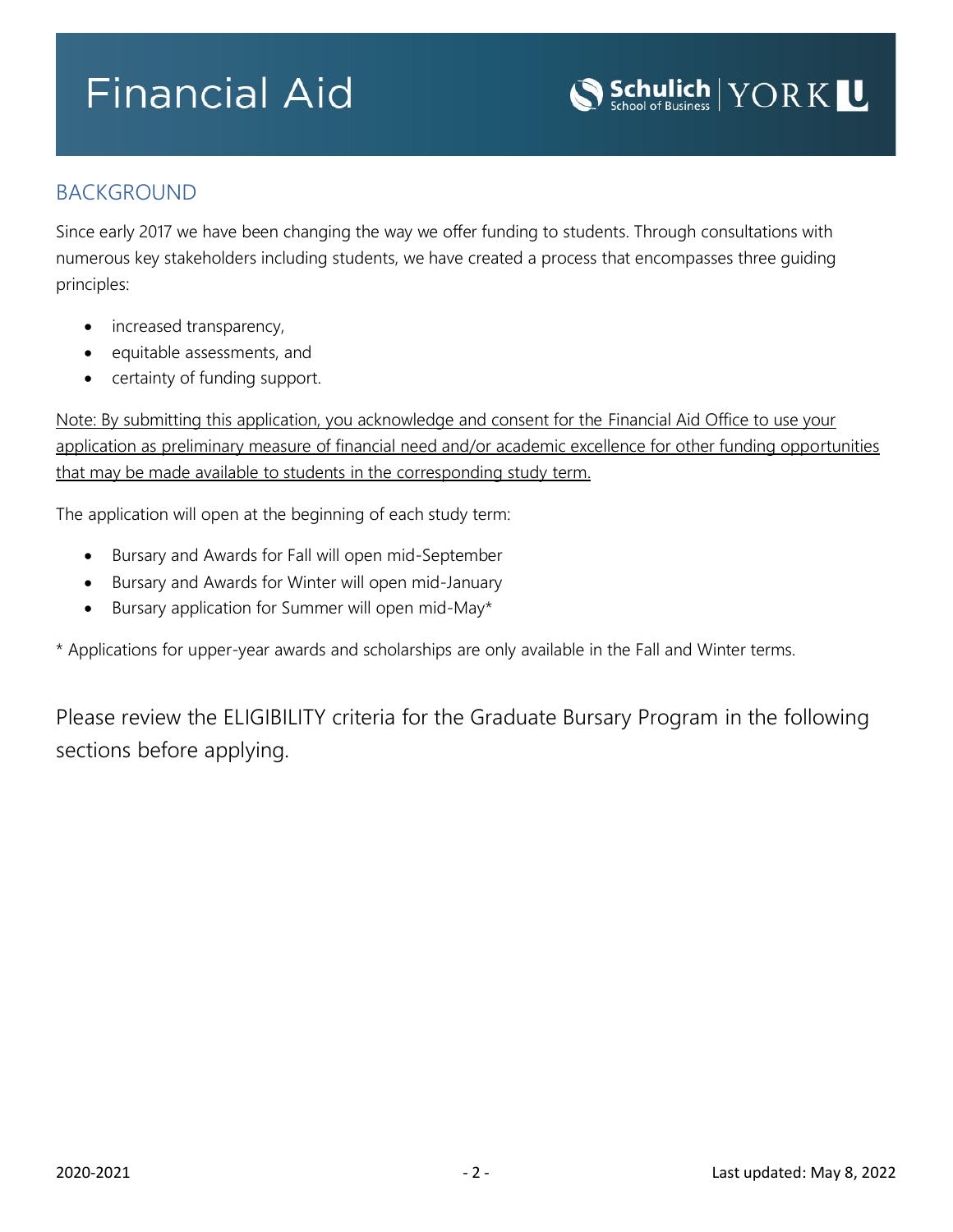

# <span id="page-3-0"></span>APPLICATION FORM

#### <span id="page-3-1"></span>Accessing the Form

The Schulich Graduate Bursary applications for Summer 2022 is now open! The application can be accessed by going to:

<https://ssbforms.apps01.yorku.ca/machform/view.php?id=355741>

Students will be required to login using their Passport York account.

When completing the application form, applicants have the option to save and resume the application at another time. NOTE: Students who resume the application after saving their application form will need to edit any field on the page in order to be able to continue to the next page.

### <span id="page-3-2"></span>TIMELINES

The deadline to submit the Summer 2022 application is **Tuesday May 31, 2022 at 3:00 PM EST**.

Bursary decisions will be communicated by July.

- Notification will go out to all graduate bursary applicants, whether positive or negative.
- All bursary monies awarded will be deposited into your student account.
- Bursary assessments are final. If students have questions about their application and/or final assessment, please email [finaid@schulich.yorku.ca.](mailto:finaid@schulich.yorku.ca)

## \*\*\*Incomplete and/or late applications will not be accepted\*\*\*

#### <span id="page-3-3"></span>Incomplete Applications

Students who do not provide complete applications will be not be contacted to request missing information or assessed for funding. The following outlines examples in which an application may be deemed incomplete:

- Missing statement explaining the extenuating circumstances if this option is selected under eligibility
- Missing supporting documentation that shows current, up-to-date information on Line of Credit and/or Provincial Loan Program (e.g. OSAP) that includes information such as current balance, remaining available credit, most recent transaction(s), cumulative outstanding debt, current loan amount, etc.
- Missing explanation on why a loan was NOT taken out but shows significant deficit in the budget
- Missing explanation on why the applicant is in a multi-person household but does not declare his/her spousal income or address why his/her spouse does not have an income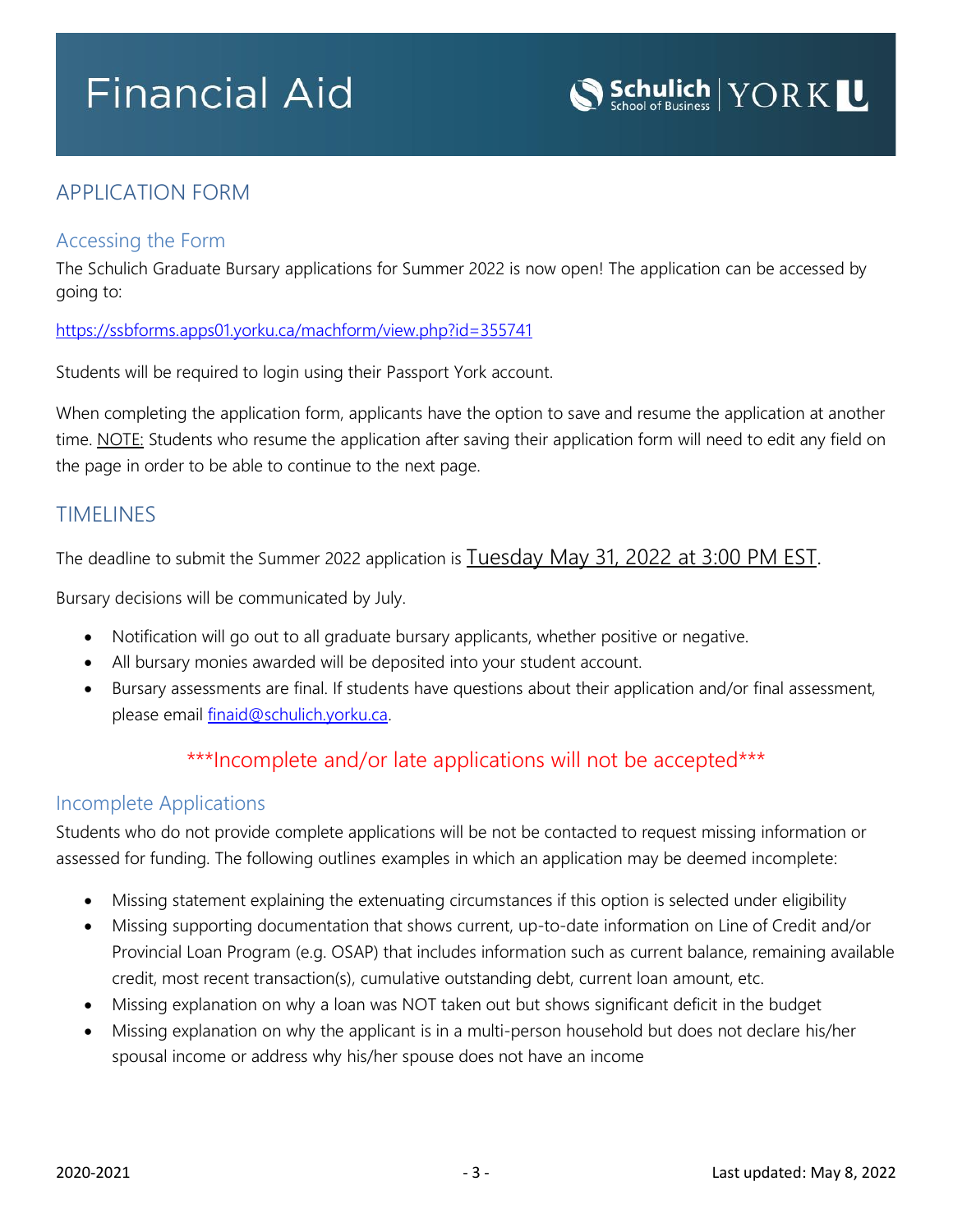# <span id="page-4-0"></span>GRADUATE BURSARY PROGRAM

### <span id="page-4-1"></span>(i) Eligibility

Students must satisfy all criteria as listed in either Scenario 1 or Scenario 2 below to be eligible to apply for the Graduate Bursary Program.



### Scenario #1

•I am a graduate level student (except EMBA) registered at Schulich for Summer 2022

- •I started my program **BEFORE** Summer 2022 •I **DID NOT** receive **Schulich Entrance**
- **Funding** when I started my program and I demonstrate financial need.



#### Scenario #2

- •I am a graduate level student (except EMBA) registered at Schulich for Summer 2022
- •I faced rare and unforeseen extenuating circumstances that occurred within the last three months and impacted my financial situation. (\*\* Statement Required\*\*)

Students are informed about the funding that they will receive for the entire program at the point of admission through the Schulich Entrance Funding Package. Students should refer to their entrance funding offer letter to determine if they received this funding package which was first introduced in 2017 for eligible master level programs.

Do note that there are, however, students who began their studies prior to the introduction of this new funding model. As such, this cohort of students or individuals who face rare and unforeseen extenuating circumstances will be able to apply to the Graduate Bursary Program. Applicants who indicates they faced rare and unforeseen extenuating circumstances must provide a statement describing in detail the unexpected circumstances and/or events beyond their control that occurred and have now resulted in a financial emergency.

International students: Bursary funding is regulated by the provincial government which restricts the eligibility of potential recipients. This application may be used to identify students who are facing rare and unforeseen extenuating circumstances in order to provide them with a very limited number of graduate bursaries.

### <span id="page-4-2"></span>(ii) Completing the Form

Please refer to the above eligibility requirement. All three criteria (as listed above) MUST be met to be considered for the Graduate Bursary Program. If you have selected the option to be considered for graduate bursary (SECTION 1 of the application form) but do not meet the eligibility requirement, your bursary application will be disregarded.

To be considered for a graduate bursary, applicants must complete the Financial and the Assets & Debt sections of the application.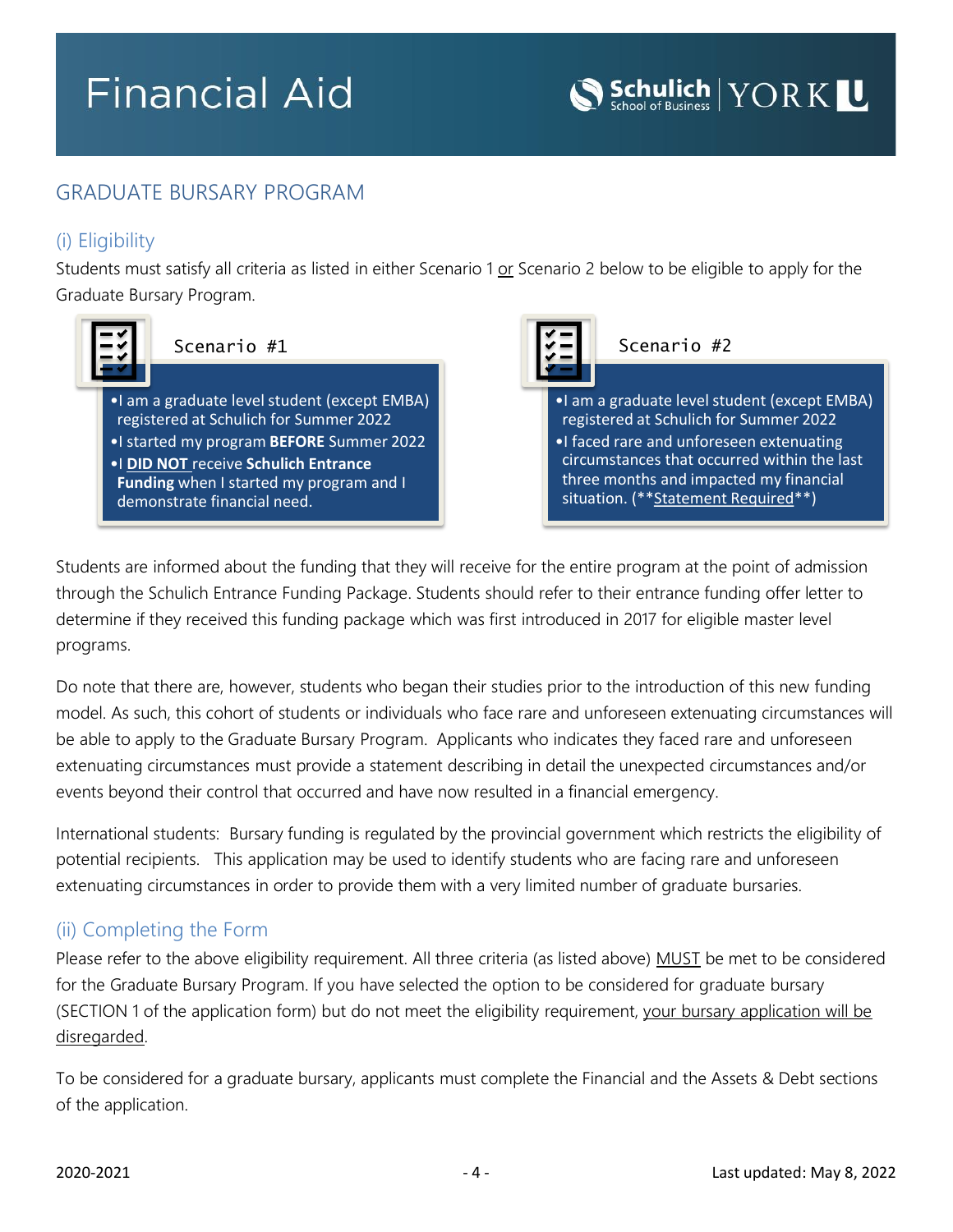#### <span id="page-5-0"></span>Financial Information

Please only include resources and expenses allocated for the 4-month academic term only.

#### *Resources*

It is expected that students will explore and exhaust all available resources and assets, including, but not limited to, family/spousal contributions, government funding, student lines of credit, professional/personal loans, external awards or scholarships and personal savings.

#### *Expenses*

The application form is meant to reflect the financial situation of a student enrolled in a professional business program. The expenses section of the application form will have an "allowable budget" which sets out the expected average expenses of a student living in Toronto for a 4-month period (equivalent to an academic term). The allowable budget is provided below. Students will not be penalized for reporting actual expenses which exceed the allowable budget; rather, such expenses will not be taken into account in the assessment of financial need unless a reasonable explanation for the excess is provided.

| <b>Status</b>                   | Living on Campus |        | Living off Campus |        | Living at Home |        |
|---------------------------------|------------------|--------|-------------------|--------|----------------|--------|
| SINGLE                          |                  | 9,446  |                   | 12,433 |                | 3,836  |
| SINGLE WITH 1 DEPENDENT         |                  | 17,961 |                   | 21,821 |                | 11,184 |
| SINGLE WITH 2+ DEPENDENTS       |                  | 25,419 |                   | 30,691 |                | 18,642 |
| <b>MARRIFD</b>                  |                  | 12,326 |                   | 15,313 |                | 7,232  |
| <b>MARRIED WITH 1 DEPENDENT</b> |                  | 20,841 |                   | 24,701 |                | 14,580 |
| MARRIED WITH 2+ DEPENDENTS      |                  | 28,299 |                   | 33,571 |                | 22,038 |

Cost of Living Allowable Budget – (4 months)

#### <span id="page-5-1"></span>Educational Debt

An expected average educational debt load per year is set out in the bursary application. Only debt related to academic pursuits is taken into account in the assessment of financial need. General consumer debt will not be considered. Including an expected average educational debt load allows a uniform standard to be applied to all students as a starting point and helps to ensure that consumer debt is not disguised as educational debt. Students who report debt that exceeds the expected debt load per year must provide an explanation in the application.

#### <span id="page-5-2"></span>Additional Information

This section provides students with an opportunity to detail additional factors or unique circumstances that they feel are relevant to the assessment of financial need, and which were not fully captured in previous sections of the application. If students report expenses or educational debt that exceed the allowable budget and/or the expected debt load per year, they MUST provide an explanation in this section for the additional expenses (above the allowable budget) be considered. Students are expected to provide corroborative documentation to support such explanations.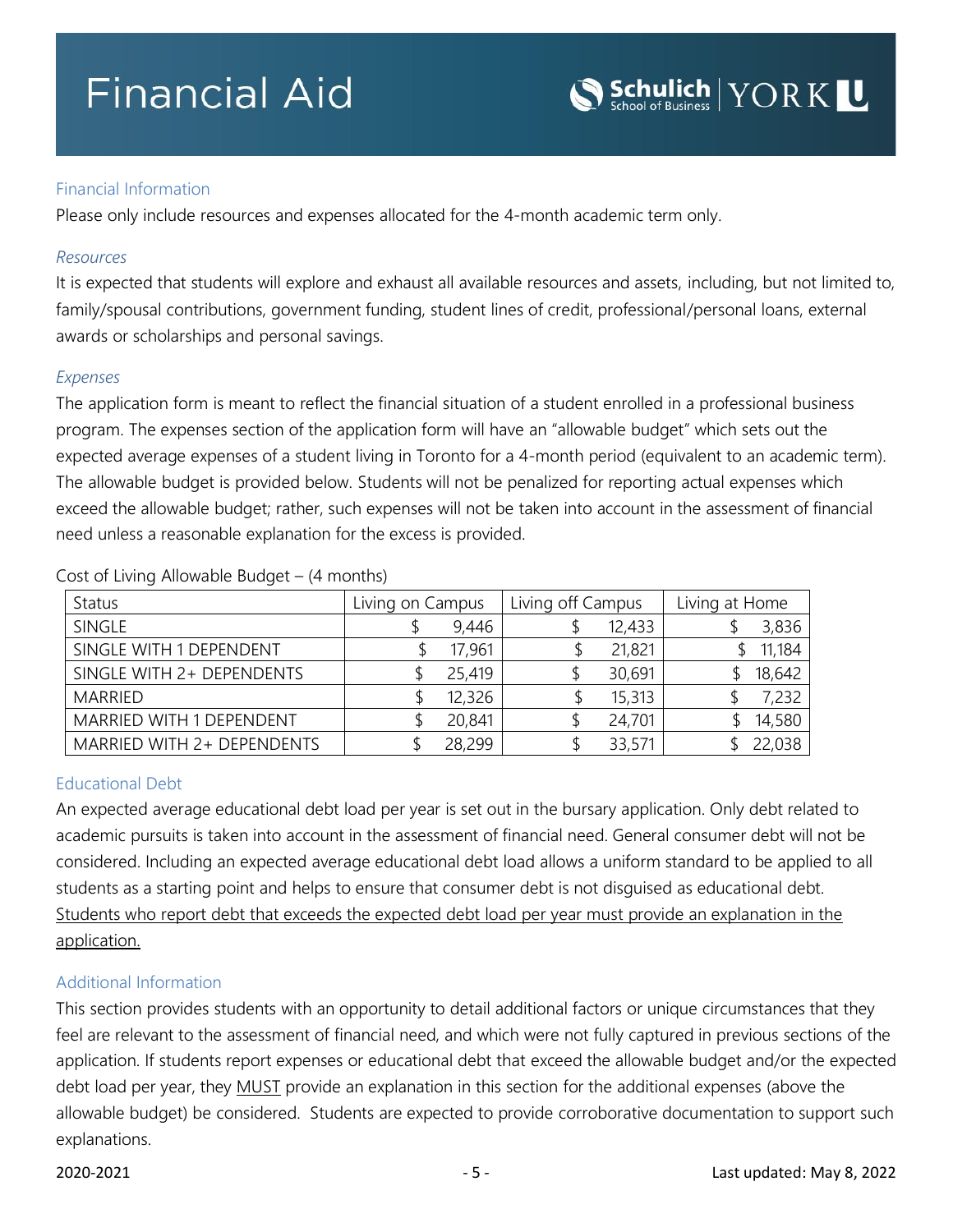This section should not be used to explain why the allowable budget numbers do not represent average living costs in Toronto.

#### <span id="page-6-0"></span>(iii) Bursary Assessment Process

The application review process takes place in the month following the close of said application. A detailed review of all bursary applications is conducted by the Schulich Financial Aid office (FAO).

The review process involves a comparative assessment of all bursary applications; that is, a student's level of financial need is assessed relative to that of all other bursary applicants in the same term of study.

#### <span id="page-6-1"></span>Stage One – Objective assessment

The application review process begins with an objective assessment of financial need. The starting point for every assessment is an assumption that the student's expenses adhere to the allowable budget. While some students may disagree with the numbers in the budget, the purpose of the allowable budget is to apply a conservative and uniform standard to all students, and to reduce the risk that students who spend extravagantly will receive greater bursary awards.

A student's allowable resource/expense shortfall (meaning the difference between the student's reported resources and assets, and the allowable budget expenses for the academic term) will be calculated to arrive at a preliminary assessment of need. At this stage, the FAO will also assume that a student's level of educational debt is in line with the expected debt load per year, as outlined in the application.

#### <span id="page-6-2"></span>Stage Two – Subjective considerations

In the second stage of the process, the FAO may consider actual expenses, actual debt and any additional information and/or unique circumstances reported by the student and supported by corroborative documentation. This will allow the FAO to conduct a more holistic assessment of each student's unique situation.

#### *Expenses exceeding the allowable budget*

If a student reports expenses that exceed those set out in the allowable budget, a reasonable explanation must be provided in the application. Examples of reasonable explanations may include the following:

- Significant or unexpected health care costs
- Larger (and hence more expensive) accommodations because a student is a custodial parent or caregiver for an elder or other family member
- Extenuating family circumstances such as disability or illness
- Unexpected expenses, such as those due to fire or theft

The above is not an exhaustive list, but rather is intended to illustrate the type of explanations that the FAO may consider reasonable.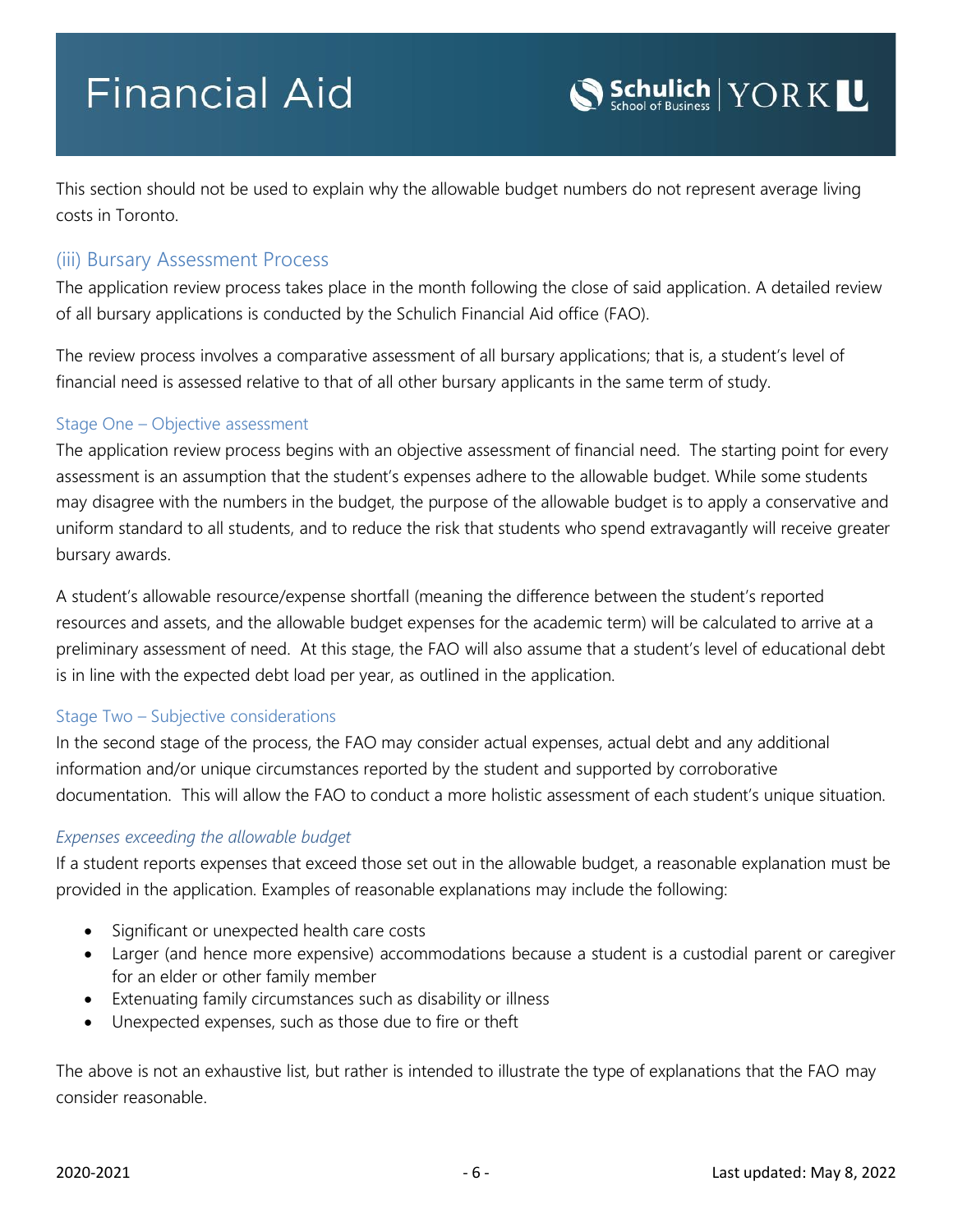The FAO will assess the explanation provided and may request supporting documentation in order to adjust the student's preliminary resource/expense shortfall to include the actual expense (instead of using the allowable expense amount). If no explanation is provided, or if the explanation is not considered reasonable, the FAO will use the allowable budget amount for that expense when determining the student's resource/expense shortfall.

#### *Educational debt exceeding expected average*

If a student reports an educational debt load that significantly exceeds the expected average debt load per year as set out in the application, a reasonable explanation for that excess, as well as corroborative documentation, must be provided. An example of a reasonable explanation may be that the student pursued graduate studies prior to Schulich, and therefore has accumulated more debt than a student coming from an undergraduate program.

If a reasonable explanation is provided and supported by corroborative documentation, the FAO will consider this extra debt, in addition to the student's resource/expense shortfall, in the final assessment of financial need. If no reasonable explanation and/or corroborative documentation is provided, the extra debt will play a relatively small role in the final assessment of the student's financial need.

#### *Additional personal, family or financial circumstances*

As students have unique personal, family and financial circumstances, the FAO will consider all additional information provided by the student to arrive at a fair and holistic assessment of the student's situation and level of financial need. Examples of circumstances that may be considered may include:

- Sole caregiver status, family size, number of dependents
- Health and disability status
- Ineligibility for a government loan/line of credit (reasons must be provided)
- Travel costs due to illness of a family member
- Unexpected changes in personal or financial circumstances, such as marital breakdown or loss of a spouse's income

The above is not intended to be an exhaustive list, but rather to illustrate the kind of information that a student may wish to convey to the FAO. It is necessary to provide the FAO with as much information as possible to explain why these factors should be considered in the final assessment of need.

#### <span id="page-7-0"></span>Stage Three - Arriving at a Final Assessment of Need

The primary consideration in the assessment of financial need is the student's resource/expense shortfall for the current academic year. This is because bursary funds are primarily intended to help students meet their expenses for the current academic year. While outstanding prior educational debt load is a consideration, it is secondary to the resource/expense shortfall. After the stage two review, a final assessment of need will be made. This final assessment will then be considered comparatively with the final need assessments of all bursary applicants, and a final ranking will be assigned.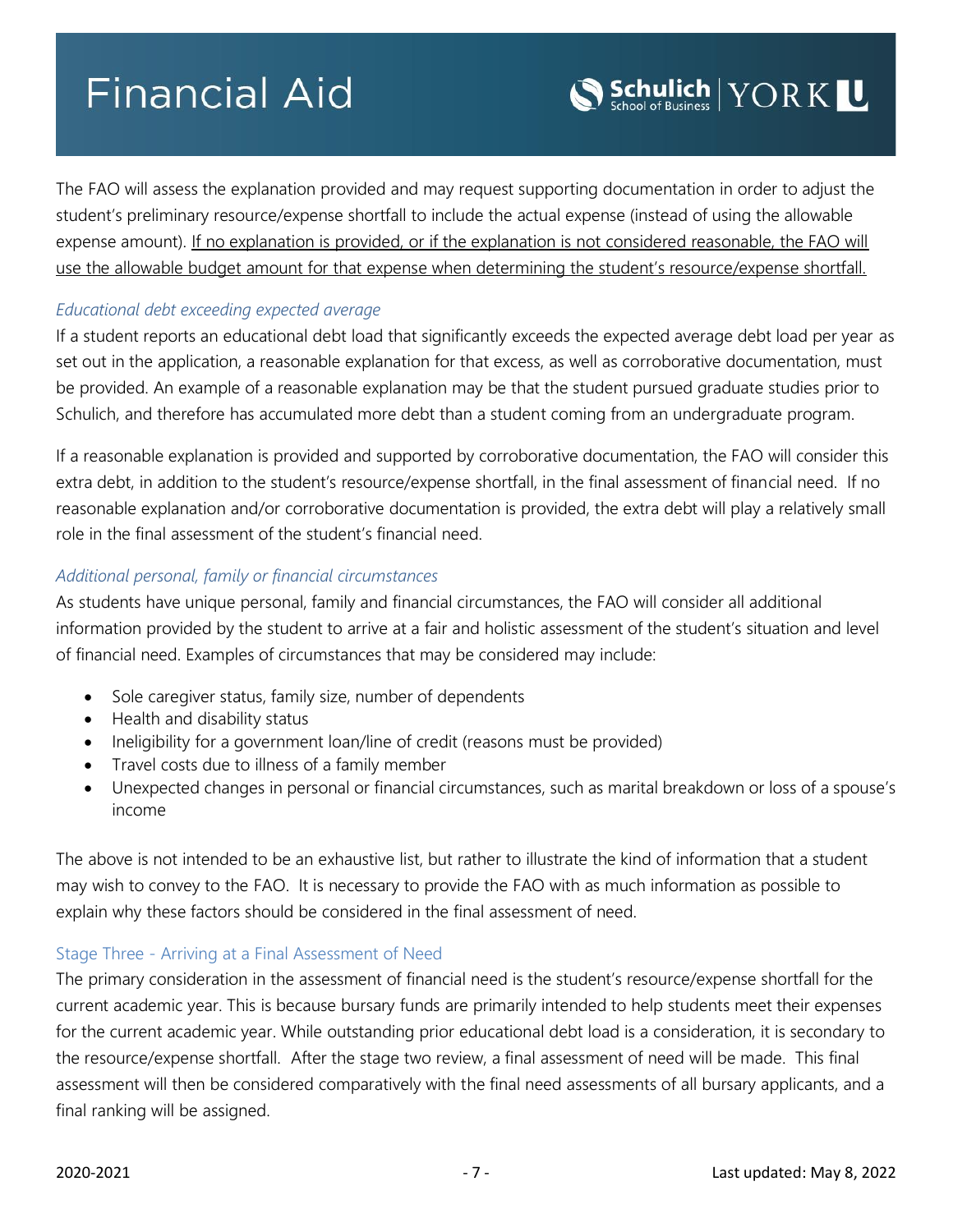Students will be ranked as high need, medium need, low need or no financial need. A ranking of no financial need may be assigned where, relative to all other applicants, a student who shows little (or no) resource/expense shortfall and/or documented debt load.

### <span id="page-8-0"></span>(iv) The Disbursement Process

Students will be notified by email about their bursary entitlement and the amount will be posted to their student account. If a student subsequently withdraws in whole or in part from the term, the amount of the bursary will be reduced and a portion or all of it recovered.

Bursary assessments are final. If students have questions about their application and/or final assessment, they are welcome to make an appointment with a member of the FAO by emailing [finaid@schulich.yorku.ca.](mailto:finaid@schulich.yorku.ca) Before doing so, students should note the following:

- They should not assume that their previous term's bursary allocation will be the same as the current term's allocation.
- It is expected that students will have some resource/expense shortfall, as well as outstanding debt during their studies. Therefore, having a shortfall and/or debt does not guarantee a particular bursary amount, or a bursary at all.
- Financial need is determined relative to the need of all other bursary applicants in a given term. Accordingly, a student with some need may not receive funding if the amount of financial need is lower compared to that of the other applicants.
- Because assessments are conducted holistically and on a comparative basis, the FAO cannot specify the precise weight given to specific factors in the assessment of need. Some discretion is necessary to allow the FAO to assist students with exceptional or unique circumstances.

Any student who experiences a significant change in circumstance or encounters an emergency situation after bursaries are disbursed is encouraged to contact the FAO to inquire about additional financial assistance and/or other support which may be available.

### <span id="page-8-1"></span>(v) Students' Obligations

Students applying for bursary assistance must understand and agree to the following:

- 1. Students have an obligation to complete the application form honestly, accurately and completely.
- 2. If any dishonesty, misrepresentations or omissions are discovered in the application form, or in the supporting documentation provided by the student, sanctions will be applied. The choice of sanction will be at the discretion of the FAO, the Assistant Dean, Students, or others, as appropriate. Sanctions may